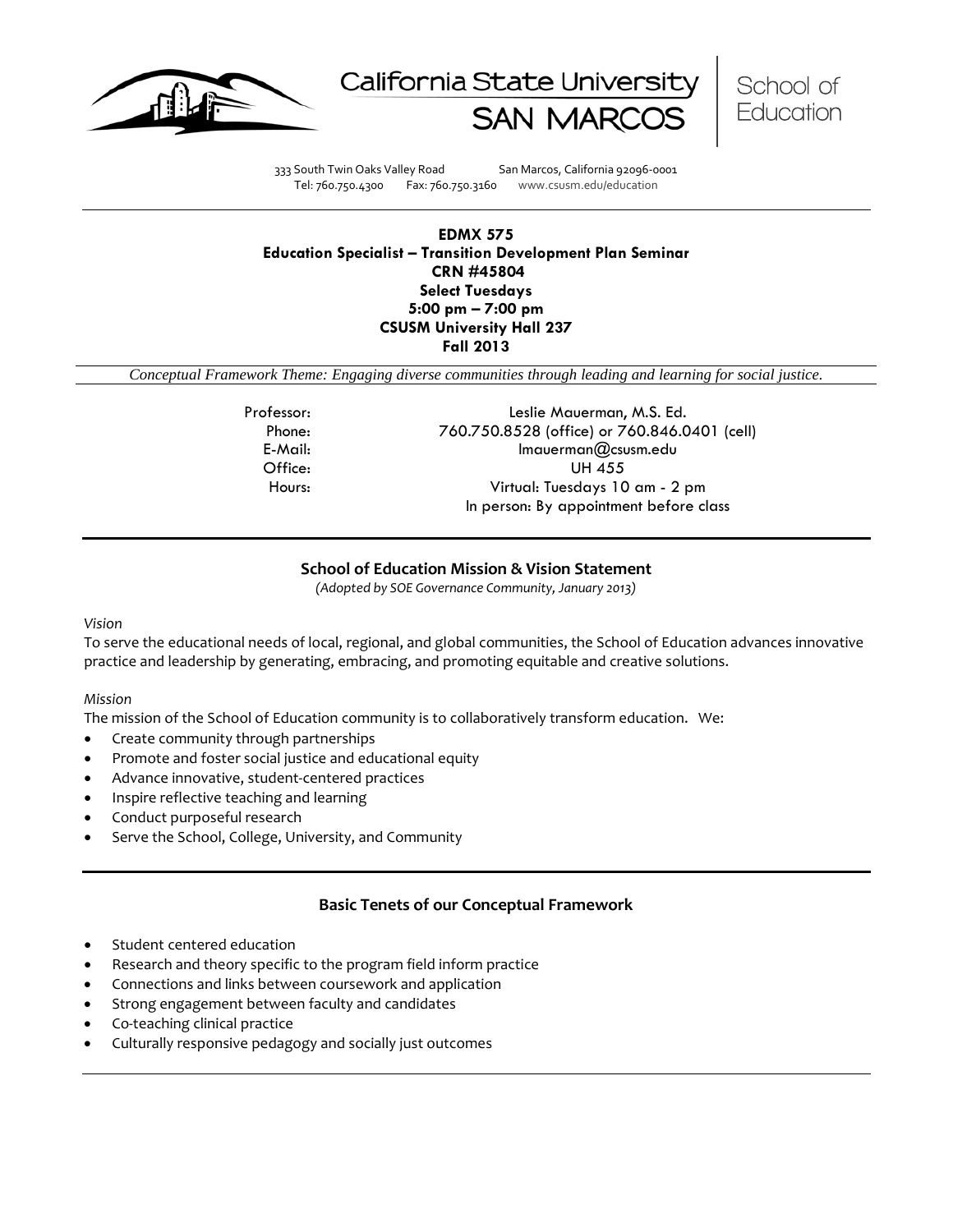## **COURSE DESCRIPTION**

Candidates develop an Individualized Transition Development Plan that summarizes strengths and areas for continued professional growth based upon the Education Specialist Teacher Performance Expectations and field experiences. *Graded Credit/No Credit. Enrollment Requirements: Enrollment in or completion of EDMX 572 OR 671 OR 672.* 

### **Course Prerequisites:**

Candidates will demonstrate proof of successful completion of all four TPA Assessments. Completion of or recorded waivers for all coursework required prior to enrollment in EDMX 572 or EDMX 672 is required. Co requisite: Enrollment in EDMX 572 or EDMX 672.

### **Course Objectives:**

This course takes place in both virtual and face-to-face environments in which attendance is required. Face-to-face sessions guide candidates to learn about their strengths and needs for developing growth goals related to future continuing professional development through the following experiences and activities.

- 1. Development of an Individualized/Induction Development Transition Plan (IDTP) describing a candidate's strengths and professional growth goals, including specific emphasis for future professional development, study, and/or experiences.
- 2. Completion of the Cal State San Marcos Preliminary Education Specialist Teaching Performance Expectations (ES TPEs) Clinical Practice Assessment with descriptions of artifacts of knowledge and skills demonstrated; and
- 3. Completion of the requisite (minimum of five) Special Education Field Experience Logs documenting field experience in a broad range of service delivery options required of the California Commission on Teacher Credentialing (CCTC);

### **Unique Course Requirements:**

Candidates are required to conduct pre-arranged, university approved site observations in specific special education settings as assigned through this course, through EDMX 631, EDMX 627 and EDMX 511.

### **Required Texts**

No additional textbooks are required for this course.

#### **TaskStream Enrollment and Postings:**

The School of Education uses TaskStream to manage candidates' TPE, clinical practice, signature assignment, and disposition assessments. Candidates must be enrolled in TaskStream throughout the Mild/Moderate and Moderate/Severe Education Specialist program(s). Enrollment fees are paid by going to [www.taskstream.com](https://bl2prd0510.outlook.com/owa/redir.aspx?C=BCCRQqSYiUGfF8D5o1hWda_4K252ddAIWfHJ-9hEDukuBafQrA7uFT9QzjT3BGXTnuKNALZtCyo.&URL=http%3a%2f%2fwww.taskstrem.com%2f) and registering for at least one year. Concurrent candidates and candidates completing both the Mild/Moderate and Moderate/Severe credentials should enroll for at least two years.

After enrolling, access the Education Specialist program - Prelim Mild/Mod & Mod/Sev Ed Spec Credential 2013 - by going to your home page, finding the Self-Enrollment area and clicking the Enter Code button. Then enter edspecialist as the program code. If this is the correct program, click the Enroll button. The Education Specialist program now will show up on your TaskStream home page when you log in. Be sure to remember your own exact enrollment name and password.

#### **Authorization to Teach English Learners**

This credential program has been specifically designed to prepare teachers for the diversity of languages often encountered in California public school classrooms. The authorization to teach English learners is met through the infusion of content and experiences within the credential program, as well as additional coursework. Students successfully completing this program receive a credential with authorization to teach English learners. *(Approved by CCTC in SB 2042 Program Standards, August 02)*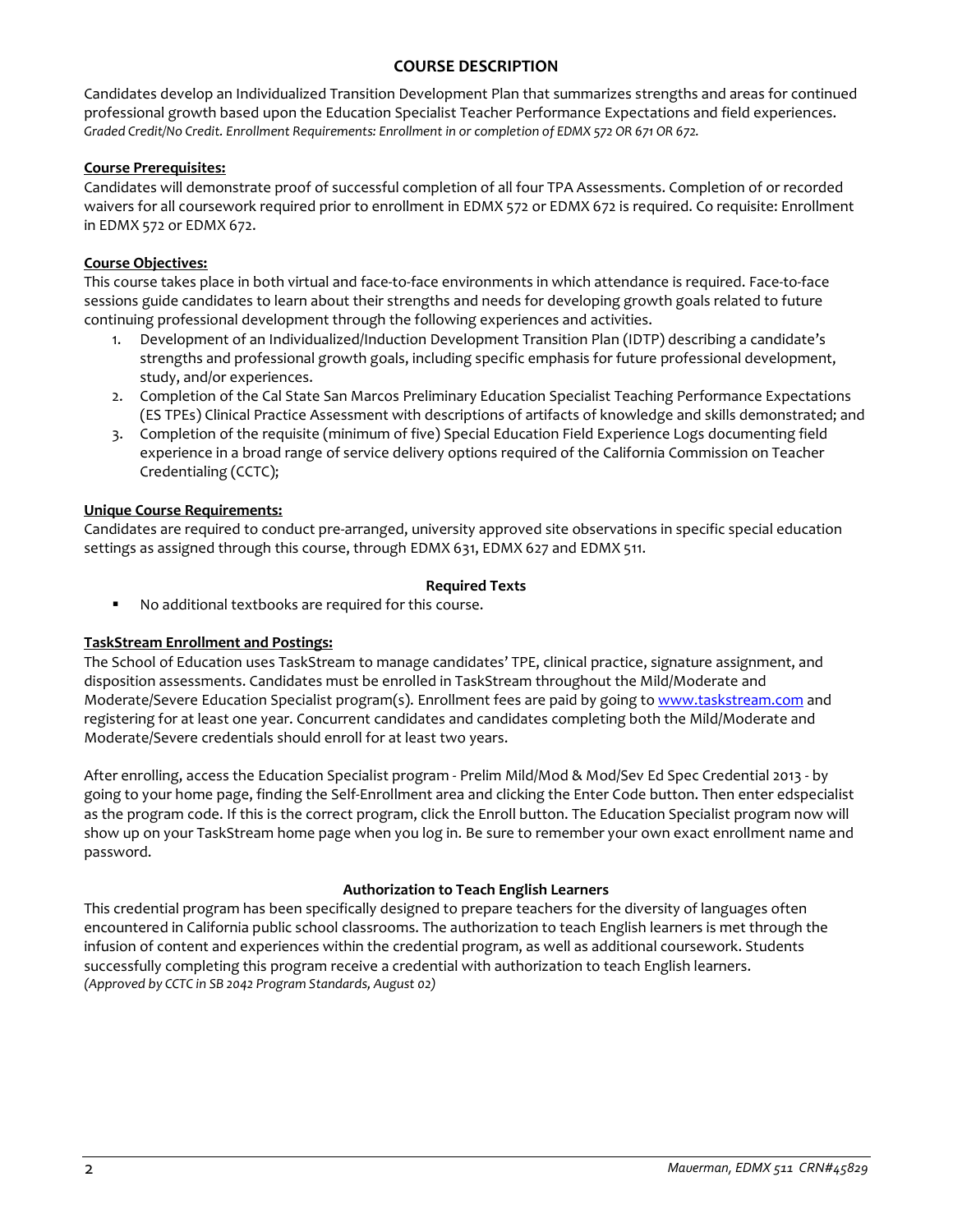## **STUDENT LEARNING OUTCOMES**

## **Teacher Performance Expectation (TPE) Competencies**

The course objectives, assignments, and assessments have been aligned with the CTC standards for Preliminary Educational Specialist Mild/Moderate Credential. This course is designed to help teachers seeking a California teaching credential to develop the skills, knowledge, and attitudes necessary to assist schools and district in implementing effective programs for all students. The successful candidate will be able to merge theory and practice in order to realize a comprehensive and extensive educational program for all students.

Prior to recommending each candidate for the Preliminary Mild/Moderate Education Specialist Teaching Credential, each candidate must demonstrate satisfactory performance on the Preliminary Education Specialist Teaching Performance Expectations (ES TPEs) and develop a written Individualized Development Plan (IDP) that describes a candidate's strengths and professional growth needs, including specific emphasis for future professional development, study, and/or experience.

## **California Teacher Performance Assessment (CalTPA)**

Beginning July 1, 2008 all California credential candidates must successfully complete a state-approved system of teacher performance assessment (TPA), to be embedded in the credential program of preparation. At CSUSM this assessment system is called the CalTPA or the TPA for short.

To assist your successful completion of the TPA, a series of informational seminars are offered over the course of the program. TPA related questions and logistical concerns are to be addressed during the seminars. Your attendance to TPA seminars will greatly contribute to your success on the assessment.

Additionally, SoE classes use common pedagogical language, lesson plans (lesson designs), and unit plans (unit designs) in order to support and ensure your success on the TPA and more importantly in your credential program.

The CalTPA Candidate Handbook, TPA seminar schedule, and other TPA support materials can be found on the SoE website[: http://www.csusm.edu/education/CalTPA/ProgramMaterialsTPA.html](http://www.csusm.edu/education/CalTPA/ProgramMaterialsTPA.html)

## **Specific Outcome:**

Candidates enrolled in EDMX 575 shall have successfully passed all four Teacher Performance Assessments.

## **Assessment of Professional Dispositions**

Assessing a candidate's dispositions within a professional preparation program recognizes that teaching and working with learners of all ages requires not only specific content knowledge and pedagogical skills, but positive attitudes about multiple dimensions of the profession. The School of Education has identified six dispositions – social justice and equity, collaboration, critical thinking, professional ethics, reflective teaching and learning, and life-long learning - and developed an assessment rubric.

For each disposition in the ES Program, there are four levels of performance - unacceptable, approaches target, meets target, and meets advanced target. The rubric for the levels of performance offers measurable behaviors and examples for each disposition. The assessment of dispositions includes a self-assessment by the candidate and is designed to provide candidates with ongoing feedback for their growth in professional disposition. Based upon assessment feedback, candidates compose a reflection that becomes part of the candidate's Teaching Performance Expectation portfolio. Candidates are expected to meet the level of meets target during the program. Please find the Education Specialist Profession Dispositions at [http://www.csusm.edu/education/ClinicalPractice/HandbookSPED.html](https://bl2prd0510.outlook.com/owa/redir.aspx?C=BCCRQqSYiUGfF8D5o1hWda_4K252ddAIWfHJ-9hEDukuBafQrA7uFT9QzjT3BGXTnuKNALZtCyo.&URL=http%3a%2f%2fwww.csusm.edu%2feducation%2fClinicalPractice%2fHandbookSPED.html)

## **School of Education Attendance Policy**

Due to the dynamic and interactive nature of courses in the School of Education, all students are expected to attend all classes and participate actively. At a minimum, students must attend more than 80% of class time, or s/he may not receive a passing grade for the course at the discretion of the instructor. Individual instructors may adopt more stringent attendance requirements. Should the student have extenuating circumstances, s/he should contact the instructor as soon as possible. *(Adopted by the COE Governance Community, December, 1997).*

**This course:** convenes 6 times per term; an 80% attendance rate requires attendance at five (5) class sessions in order to pass this course.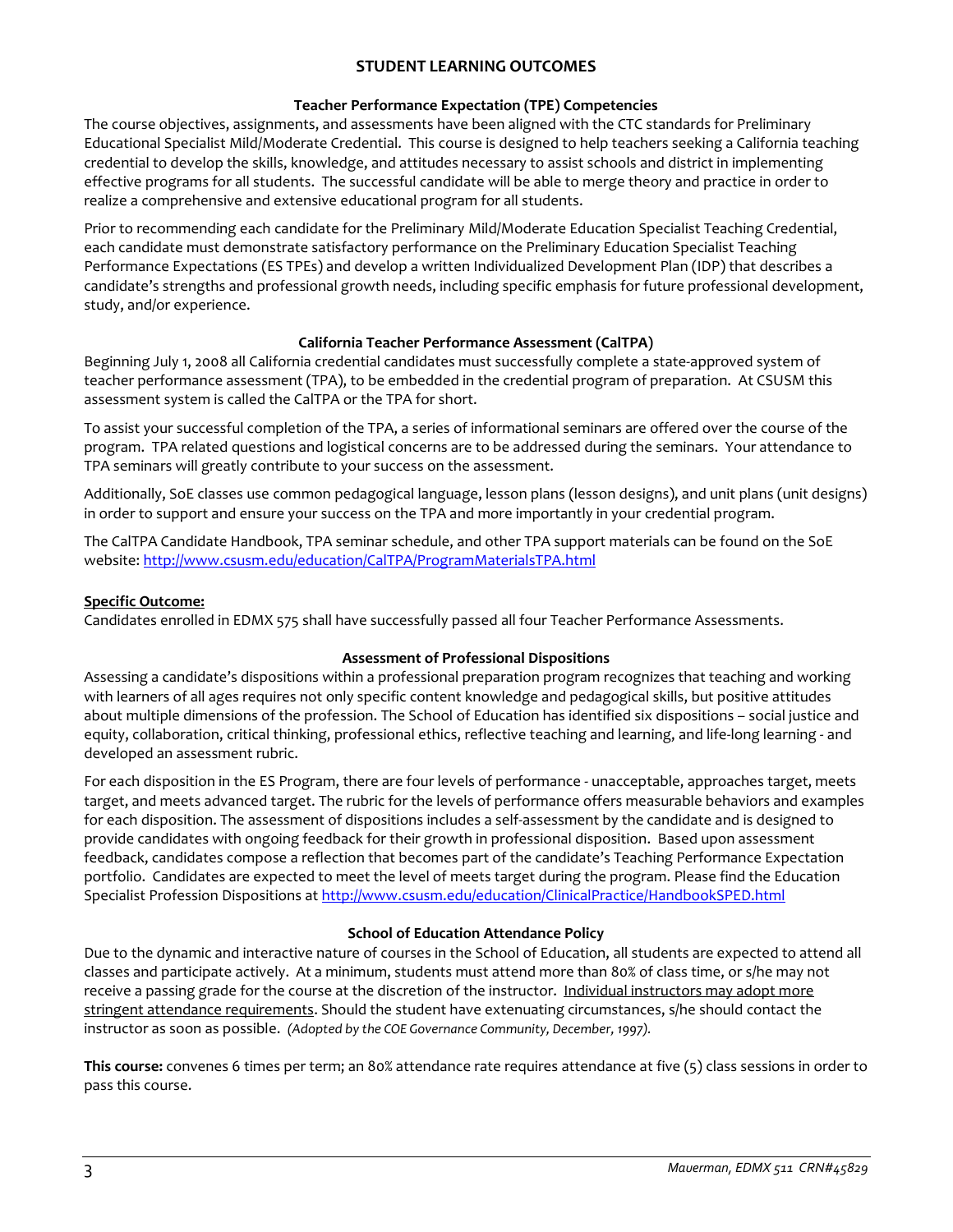#### **Students with Disabilities Requiring Reasonable Accommodations**

Students with disabilities who require reasonable accommodations must be approved for services by providing appropriate and recent documentation to the Office of Disable Student Services (DSS). This office is located in Craven Hall 4300, and can be contacted by phone at (760) 750-4905, or TTY (760) 750-4909. Students authorized by DSS to receive reasonable accommodations should meet with their instructor during office hours or, in order to ensure confidentiality, in a more private setting.

### **All University Writing Requirement**

The EDMX 575 course ensures that the university's minimum 2,500-word per course writing requirement is met by candidates through the completion of:

- 1) The Preliminary Education Specialist Teaching Performance Expectations Portfolio,
- 2) The Special Education Field Experience Log documenting field experience, and
- 3) The Individualized Transition Development Plan.

### **CSUSM Academic Honesty Policy**

"Students will be expected to adhere to standards of academic honesty and integrity, as outlined in the Student Academic Honesty Policy. All written work and oral presentation assignments must be original work. All ideas/materials that are borrowed from other sources must have appropriate references to the original sources. Any quoted material should give credit to the source and be punctuated with quotation marks.

Students are responsible for honest completion of their work including examinations. There will be no tolerance for infractions. If you believe there has been an infraction by someone in the class, please bring it to the instructor's attention. The instructor reserves the right to discipline any student for academic dishonesty in accordance with the general rules and regulations of the university. Disciplinary action may include the lowering of grades and/or the assignment of a failing grade for an exam, assignment, or the class as a whole."

Incidents of Academic Dishonesty will be reported to the Dean of Students. Sanctions at the University level may include suspension or expulsion from the University.

#### **Plagiarism:**

As an educator, it is expected that each student will do his/her own work, and contribute equally to group projects and processes. Plagiarism or cheating is unacceptable under any circumstances. If you are in doubt about whether your work is paraphrased or plagiarized see the Plagiarism Prevention for Students website http://library.csusm.edu/plagiarism/index.html. If there are questions about academic honesty, please consult the University catalog.

## **Use of Technology:**

Students are expected to demonstrate competency in the use of various forms of technology (i.e. word processing, electronic mail, Moodle, use of the Internet, and/or multimedia presentations). Specific requirements for course assignments with regard to technology are at the discretion of the instructor. Keep a digital copy of all assignments for use in your teaching portfolio. All assignments will be submitted online, and some will be submitted in hard copy as well. Details will be given in class.

## **Electronic Communication Protocol:**

Electronic correspondence is a part of your professional interactions. If you need to contact the instructor, e-mail is often the easiest way to do so. It is my intention to respond to all received e- mails in a timely manner. Please be reminded that e-mail and on-line discussions are a very specific form of communication, with their own nuances and etiquette. For instance, electronic messages sent in all upper case (or lower case) letters, major typos, or slang, often communicate more than the sender originally intended. With that said, please be mindful of all e-mail and on- line discussion messages you send to your colleagues, to faculty members in the School of Education, or to persons within the greater educational community. All electronic messages should be crafted with professionalism and care.

Things to consider:

- Would I say in person what this electronic message specifically says?
- How could this message be misconstrued?
- Does this message represent my highest self?
- Am I sending this electronic message to avoid a face-to-face conversation?

In addition, if there is ever a concern with an electronic message sent to you, please talk with the author in person in order to correct any confusion.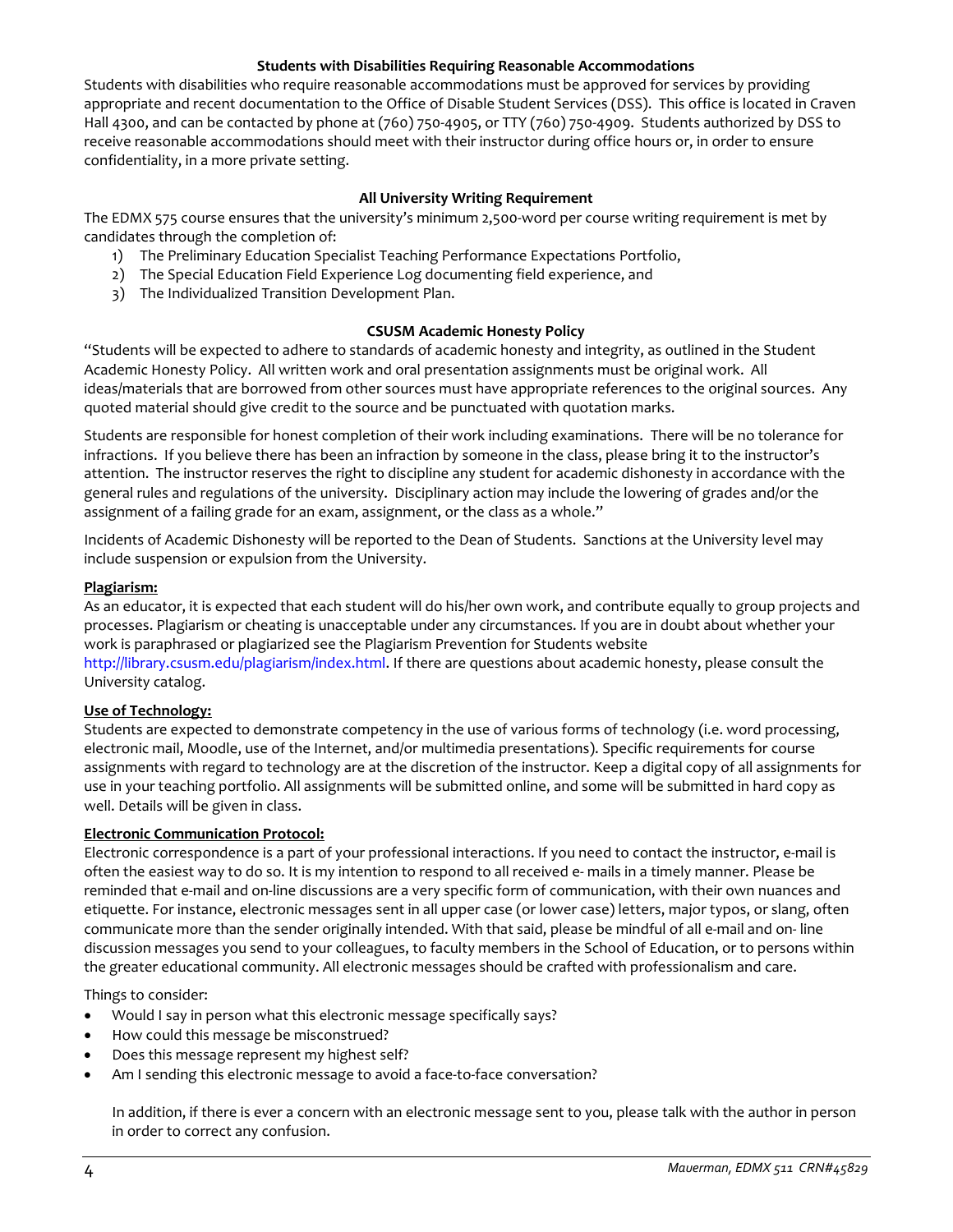### **Course Requirements**

Though this course, candidates are informed of the ES TPEs and other expectations for their performance in clinical practice inclusive of the summative assessment of their performance in EDMX 572 (or EDMX 672 for interns) and other special education field experiences document in the Special Education Field Experience Log. Candidates are guided to reflect upon their developing knowledge and skill with regard to Education Specialist program standards and their application of the ES TPEs through the completion with cooperating teacher and University Supervisor of the Cal State San Marcos Preliminary Education Specialist Teaching Performance Expectations (ES TPEs) Clinical Practice Assessment. Using the *Preliminary Mild/Moderate Education Specialist Induction Transition Development Plan* form, each candidate identifies strengths, growth areas, and future options for post-credential professional development experiences and learning opportunities. The plan is signed by the candidate, university supervisor, and clinical practice cooperating teacher and delivered to the program coordinator along with the ES TPE Checklist and the letter of recommendation for the awarding of the credential, also signed by the candidate, university supervisor, and cooperating teacher.

## **Grading Standards**

## **Credit/No Credit**

To receive credit for the course, candidates must attend 5 of 6 face-to-face sessions and successfully complete AND submit written documents as well as meet the following requirements:

- Engagement in reflective discussions linking content mastery experiences with classroom teaching experiences;
- Completion of the Cal State San Marcos Preliminary Education Specialist Teaching Performance Expectations (ES TPEs) Clinical Practice Assessment with artifacts of knowledge and skills demonstrated;
- Completion of the Special Education Field Experience Log documenting field experience in a broad range of service delivery options.
- Development of the Individual/Induction Transition Development Plan (ITDP) which describes a candidate's strengths and professional growth needs, including specific emphasis for future professional development, study, and/or experiences.

| <b>Assignment</b>                                     | <b>Points</b> |
|-------------------------------------------------------|---------------|
| Data & Photo in CC (GTKY-Getting to Know You)         |               |
| Employment Portfolio                                  | 10            |
| 5 Breadth of Experience Reflections & Visitation Logs | 25            |
| (To equal 30 hours of exposure from various settings) |               |
| Strength & Need Professional Development Assessment   | 10            |
| Individual Transition Development Plan (ITDP)         | 20            |
| Professional Dispositions Summative Assessment (TS)   | 6             |
| Attendance, Participation & Collaborative Activities  | 24            |
|                                                       | 100           |